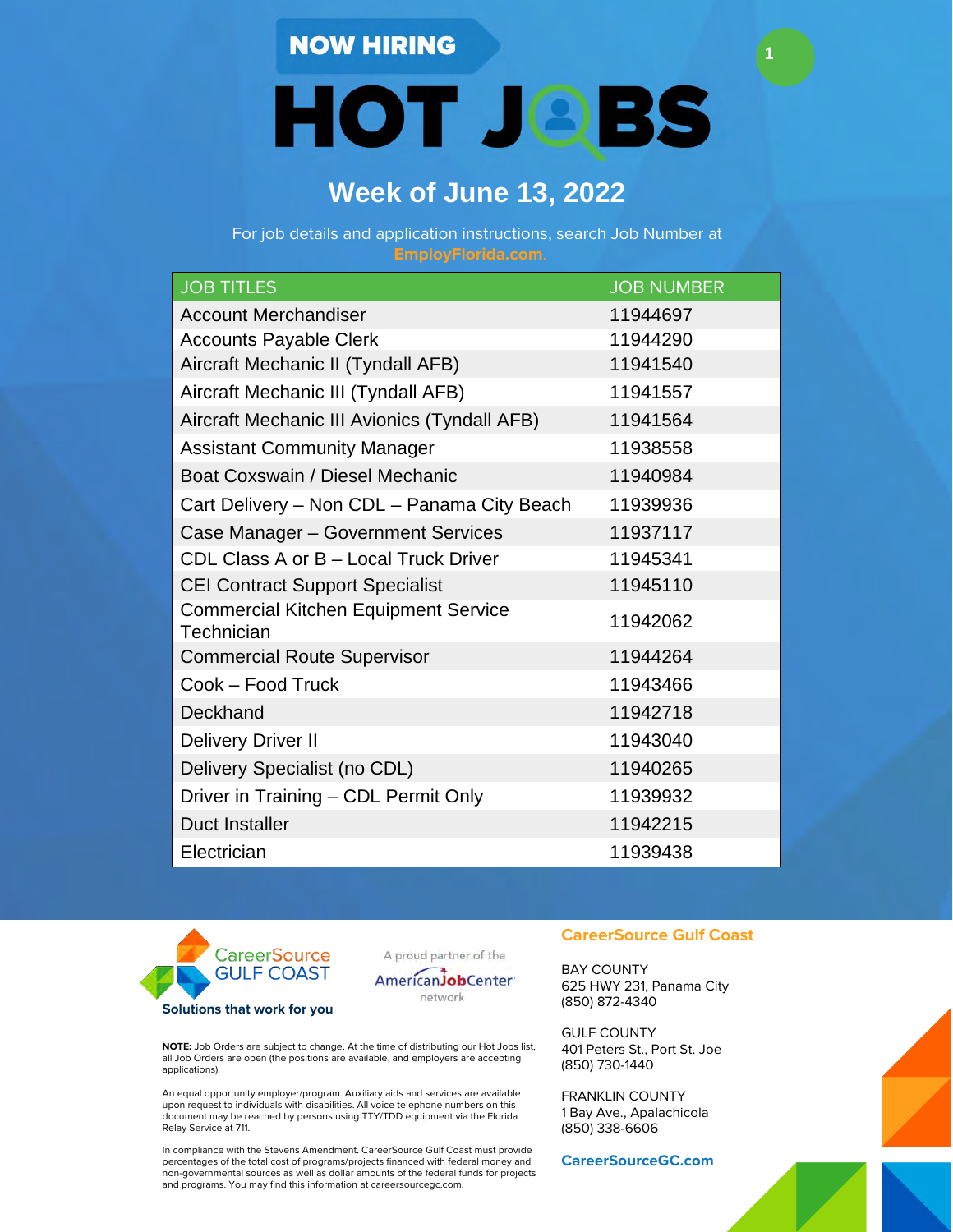**HOT JOBS** 

**2**

# **Week of June 13, 2022**

For job details and application instructions, search Job Number at

| <b>JOB TITLES</b>                                          | <b>JOB NUMBER</b> |
|------------------------------------------------------------|-------------------|
| <b>Eligibility Specialist I</b>                            | 11939404          |
| <b>Executive Chef</b>                                      | 11940127          |
| <b>Food and Beverage Supervisor</b>                        | 11938260          |
| <b>Food Service Worker</b>                                 | 11943939          |
| <b>General Clerk III</b>                                   | 11941064          |
| Hotel Housekeeping Inspector - Panama City<br><b>Beach</b> | 11943304          |
| Hotel Houseman - Panama City Beach                         | 11943416          |
| Housekeeper                                                | 11939515          |
| Housekeeper Inspector                                      | 11939528          |
| Housekeeping Supervisor                                    | 11940130          |
| Human Resources Manager                                    | 11939189          |
| <b>Inspector - PCB Territory</b>                           | 11942532          |
| <b>Jumpstart Management Trainee</b>                        | 11937367          |
| Labor                                                      | 11942127          |
| <b>Line Cook</b>                                           | 11937609          |
| Line Cook - Panama City Beach                              | 11943352          |
| Maintenance Technician                                     | 11940734          |
| <b>Maintenance Technicians</b>                             | 11943285          |
| Medical Assistant / CNA                                    | 11943674          |
| Merchandise & Stocking Associate                           | 11939792          |



A proud partner of the



**NOTE:** Job Orders are subject to change. At the time of distributing our Hot Jobs list, all Job Orders are open (the positions are available, and employers are accepting applications).

An equal opportunity employer/program. Auxiliary aids and services are available upon request to individuals with disabilities. All voice telephone numbers on this document may be reached by persons using TTY/TDD equipment via the Florida Relay Service at 711.

In compliance with the Stevens Amendment. CareerSource Gulf Coast must provide percentages of the total cost of programs/projects financed with federal money and non-governmental sources as well as dollar amounts of the federal funds for projects and programs. You may find this information at careersourcegc.com.

### **CareerSource Gulf Coast**

BAY COUNTY 625 HWY 231, Panama City (850) 872-4340

GULF COUNTY 401 Peters St., Port St. Joe (850) 730-1440

FRANKLIN COUNTY 1 Bay Ave., Apalachicola (850) 338-6606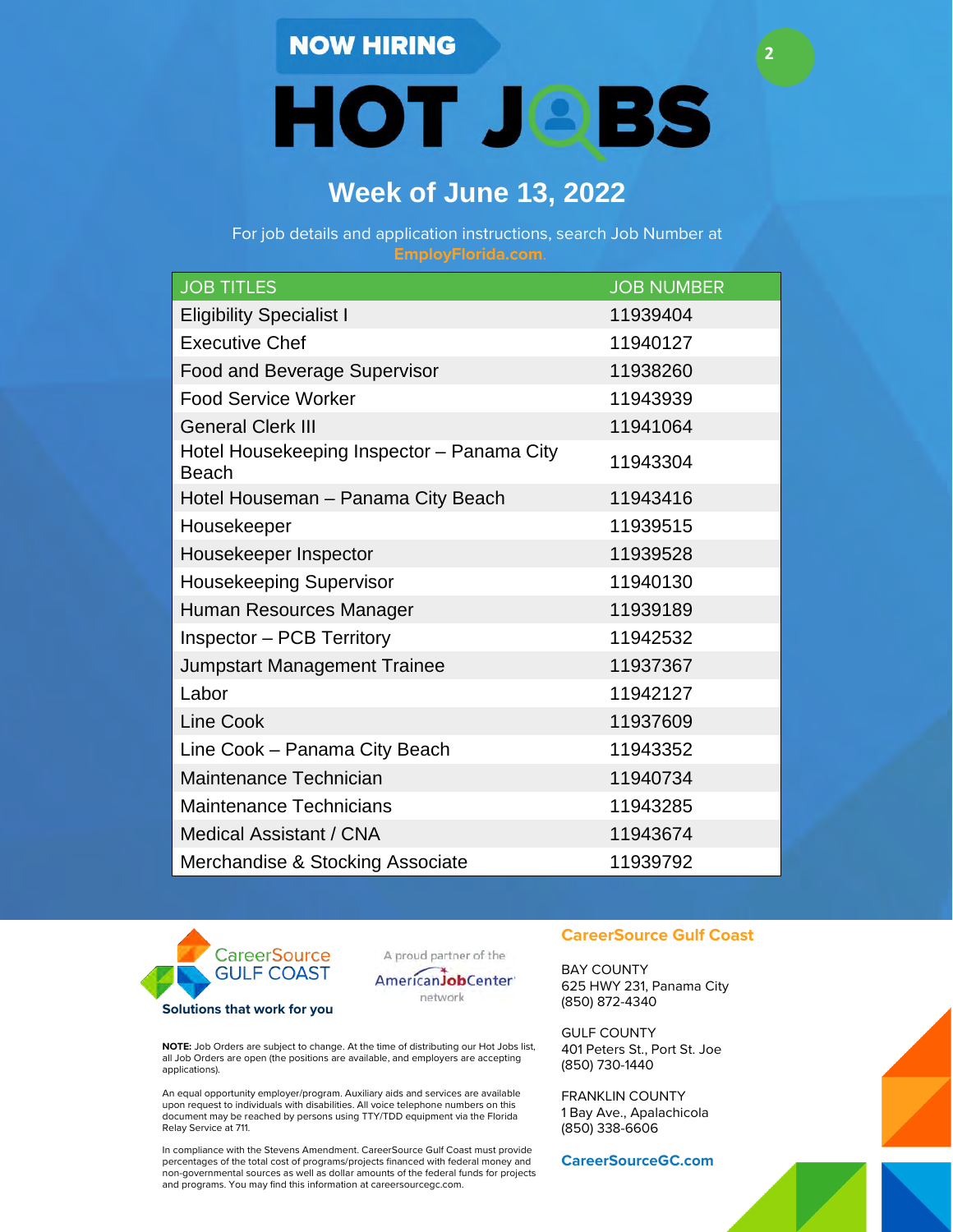**HOT JOBS** 

**3**

## **Week of June 13, 2022**

For job details and application instructions, search Job Number at

| <b>JOB TITLES</b>                                        | <b>JOB NUMBER</b> |
|----------------------------------------------------------|-------------------|
| Merchandiser Large Store - Seasonal                      | 11943960          |
| <b>Occupational Therapist - PRN</b>                      | 11942142          |
| Ocean Engineer                                           | 11942747          |
| Outlet Cashier - Food Prep - Panama City<br><b>Beach</b> | 11943335          |
| <b>Patient Services Coordinator</b>                      | 11942016          |
| <b>Personal Banker</b>                                   | 11941613          |
| <b>Pharm Tech</b>                                        | 11941999          |
| <b>Pharm Tech</b>                                        | 11940621          |
| Phlebotomist I                                           | 11943133          |
| <b>Physical Therapist - PRN</b>                          | 11943721          |
| Plumber                                                  | 11939407          |
| <b>Principal Research Engineer I</b>                     | 11943287          |
| <b>Project Engineer</b>                                  | 11942749          |
| <b>Property Management Inspector</b>                     | 11944122          |
| R&M Model Subject Matter Expert (SME)                    | 11942403          |
| Receptionist / Administrative Assistant                  | 11939693          |
| <b>Registered Nurse</b>                                  | 11919023          |
| <b>Registered Nurse - Peritoneal Dialysis</b>            | 11937863          |
| <b>Registered Nurse Case Manager</b>                     | 11936176          |
| <b>Remote Technical Support Representative</b>           | 11938126          |



A proud partner of the



**NOTE:** Job Orders are subject to change. At the time of distributing our Hot Jobs list, all Job Orders are open (the positions are available, and employers are accepting applications).

An equal opportunity employer/program. Auxiliary aids and services are available upon request to individuals with disabilities. All voice telephone numbers on this document may be reached by persons using TTY/TDD equipment via the Florida Relay Service at 711.

In compliance with the Stevens Amendment. CareerSource Gulf Coast must provide percentages of the total cost of programs/projects financed with federal money and non-governmental sources as well as dollar amounts of the federal funds for projects and programs. You may find this information at careersourcegc.com.

### **CareerSource Gulf Coast**

BAY COUNTY 625 HWY 231, Panama City (850) 872-4340

GULF COUNTY 401 Peters St., Port St. Joe (850) 730-1440

FRANKLIN COUNTY 1 Bay Ave., Apalachicola (850) 338-6606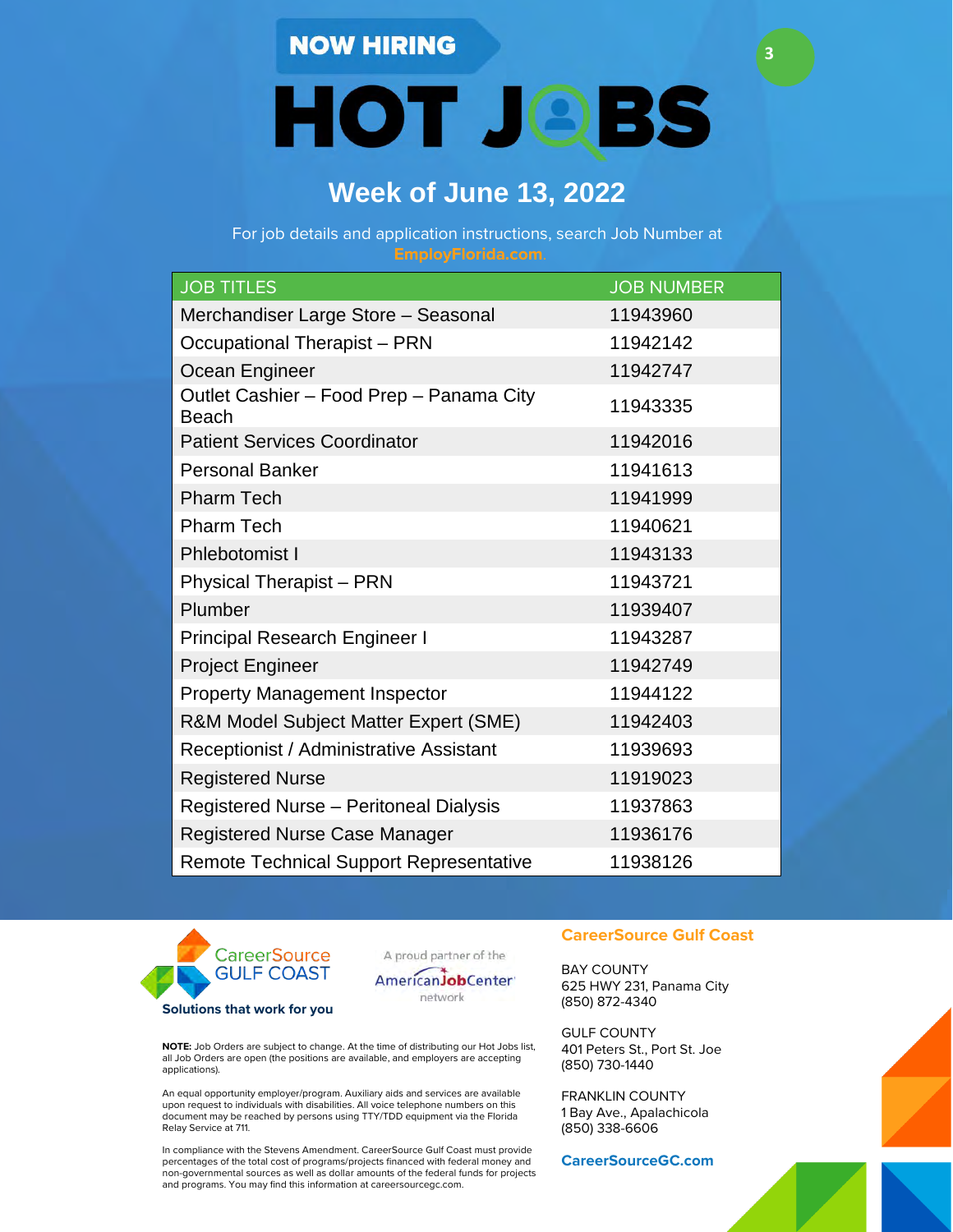**HOT JOBS** 

**4**

## **Week of June 13, 2022**

For job details and application instructions, search Job Number at

| <b>JOB TITLES</b>                                                    | <b>JOB NUMBER</b> |
|----------------------------------------------------------------------|-------------------|
| <b>Residential Driver Daily</b>                                      | 11943899          |
| Residential Driver Daily - Marianna                                  | 11944254          |
| <b>Residential Helper Daily</b>                                      | 11944297          |
| Residential Outside Sales Representative - PCB                       | 11944271          |
| Retail Merchandiser-Part Time - Lynn Haven                           | 11944544          |
| <b>Retail Sales Associate</b>                                        | 11945389          |
| Robotics Systems Program Manager                                     | 11941345          |
| <b>Roll Off Driver Daily</b>                                         | 11939853          |
| <b>Rural Letter Carrier</b>                                          | 11942315          |
| Sales and Campaign Coordinator                                       | 11939788          |
| Sales Representative, Industrial Wood                                | 11943049          |
| <b>Senior Certified Nursing Assistant</b>                            | 11918980          |
| <b>Senior Registered Nurse Supervisor</b>                            | 11920529          |
| Site / Civil Staff Engineer                                          | 11945112          |
| Sous Chef                                                            | 11938261          |
| <b>Southeast Fisheries Science Center Support</b><br><b>Services</b> | 11942670          |
| <b>Street Department Worker</b>                                      | 11937275          |
| Supervisor II                                                        | 11939877          |
| System Administrator                                                 | 11942090          |
| <b>Systems Performance Engineer</b>                                  | 11944511          |



A proud partner of the



**NOTE:** Job Orders are subject to change. At the time of distributing our Hot Jobs list, all Job Orders are open (the positions are available, and employers are accepting applications).

An equal opportunity employer/program. Auxiliary aids and services are available upon request to individuals with disabilities. All voice telephone numbers on this document may be reached by persons using TTY/TDD equipment via the Florida Relay Service at 711.

In compliance with the Stevens Amendment. CareerSource Gulf Coast must provide percentages of the total cost of programs/projects financed with federal money and non-governmental sources as well as dollar amounts of the federal funds for projects and programs. You may find this information at careersourcegc.com.

### **CareerSource Gulf Coast**

BAY COUNTY 625 HWY 231, Panama City (850) 872-4340

GULF COUNTY 401 Peters St., Port St. Joe (850) 730-1440

FRANKLIN COUNTY 1 Bay Ave., Apalachicola (850) 338-6606